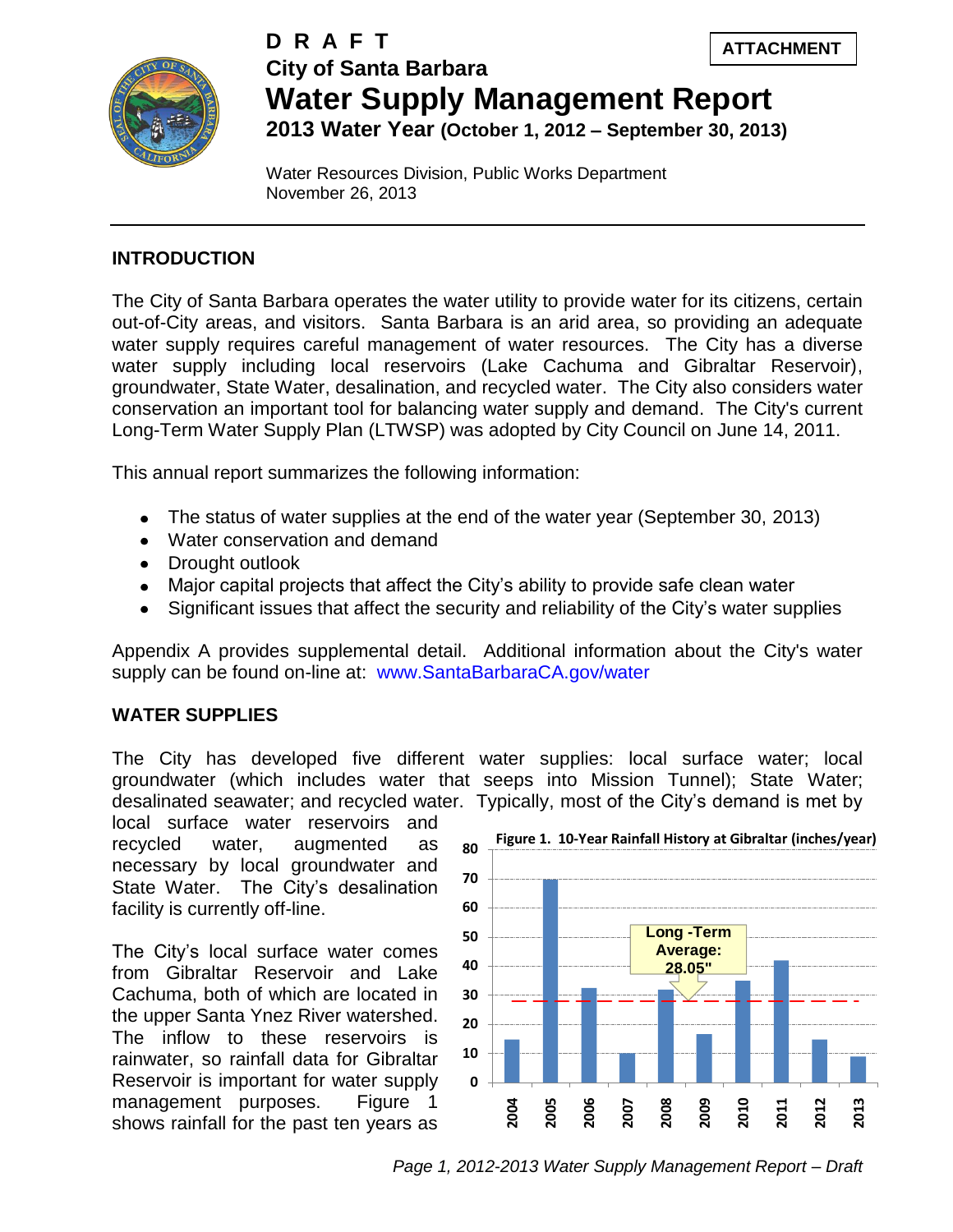compared to the 54-year average. Additional historic information is included in Appendix A. Runoff generated by average rainfall is generally enough to fill Gibraltar; however, it typically takes above-average rainfall to produce any significant inflow to Cachuma. Rainfall in the Santa Ynez River watershed during 2013, as measured at Gibraltar, was 68% below average, resulting in very little inflow to Lake Cachuma. To enhance rainfall, the City participates in the cloud seeding program administered by the County of Santa Barbara. However, the program has been limited in recent years due to budget considerations and concern about potential erosion of burn areas.

Table1, below, summarizes the status of the City's various water supplies at year-end.

| Table 1. End of Year Status of City Water Supplies* |                                                                                                                                                                           |                                                                                                                                                                  |  |  |  |
|-----------------------------------------------------|---------------------------------------------------------------------------------------------------------------------------------------------------------------------------|------------------------------------------------------------------------------------------------------------------------------------------------------------------|--|--|--|
| Lake                                                | <b>Total Capacity:</b>                                                                                                                                                    | 186,636 AF (2008 survey for 750' elevation)                                                                                                                      |  |  |  |
| Cachuma                                             | End of Year Storage:                                                                                                                                                      | 91,922 AF                                                                                                                                                        |  |  |  |
|                                                     | Percent of Total Capacity:<br>49%                                                                                                                                         |                                                                                                                                                                  |  |  |  |
|                                                     | The City's share of the Cachuma Project's normal annual entitlement is 8,277 AF.                                                                                          |                                                                                                                                                                  |  |  |  |
|                                                     | Actual use was 11,326 AF, reflecting some use of carryover water as well as                                                                                               |                                                                                                                                                                  |  |  |  |
|                                                     | entitlement. Remaining 2013 entitlement has been carried over to the current year.                                                                                        |                                                                                                                                                                  |  |  |  |
| Gibraltar                                           | <b>Total Capacity:</b>                                                                                                                                                    | 5,246 AF (2013 survey)                                                                                                                                           |  |  |  |
| Reservoir                                           | End of Year Storage:                                                                                                                                                      | 402 AF                                                                                                                                                           |  |  |  |
|                                                     | 8%<br>Percent of Total Capacity:                                                                                                                                          |                                                                                                                                                                  |  |  |  |
|                                                     | Gibraltar Reservoir typically fills and spills two out of every three years. Deliveries over                                                                              |                                                                                                                                                                  |  |  |  |
|                                                     | the past ten years have averaged 2,649 AFY. Deliveries in 2013 were 1,663 AF.                                                                                             |                                                                                                                                                                  |  |  |  |
| <b>Mission</b>                                      | Groundwater that seeps into Mission Tunnel is an important part of the City's water                                                                                       |                                                                                                                                                                  |  |  |  |
| Tunnel                                              | supply, providing 963 AF in 2013, about 22% below the long-term average.                                                                                                  |                                                                                                                                                                  |  |  |  |
| Groundwater                                         | Groundwater levels remain high in the downtown storage basin, since pumping has                                                                                           |                                                                                                                                                                  |  |  |  |
|                                                     | been less than the annual recharge rate during the past decade. Levels in the outer                                                                                       |                                                                                                                                                                  |  |  |  |
|                                                     | State Street area remain lower than normal due to previous additional use of                                                                                              |                                                                                                                                                                  |  |  |  |
|                                                     | groundwater to meet water quality requirements.<br>Construction of the Ortega                                                                                             |                                                                                                                                                                  |  |  |  |
|                                                     |                                                                                                                                                                           | Groundwater Treatment Plant was completed in September 2013, and 5 out of 9                                                                                      |  |  |  |
|                                                     |                                                                                                                                                                           | production wells are currently available for use with two more expected to be available                                                                          |  |  |  |
|                                                     | in 2014. The City used 662 AF of groundwater during 2013.                                                                                                                 |                                                                                                                                                                  |  |  |  |
| <b>State Water</b>                                  |                                                                                                                                                                           | The City has a 3,000 AF "Table A" allotment, plus 300 AF drought buffer. The Coastal                                                                             |  |  |  |
| Project                                             | Branch and Santa Ynez Extension of the SWP are in place to deliver the City's SWP                                                                                         |                                                                                                                                                                  |  |  |  |
| (SWP)                                               | water into Lake Cachuma, subject to availability of water supplies. The City used 41 AF<br>of State Water in October 2013, all of it exchanged with Sana Ynez River Water |                                                                                                                                                                  |  |  |  |
|                                                     |                                                                                                                                                                           |                                                                                                                                                                  |  |  |  |
|                                                     |                                                                                                                                                                           | Conservation District, Improvement District No. 1 pursuant to our obligation under the                                                                           |  |  |  |
|                                                     |                                                                                                                                                                           | Exchange Agreement. For the remainder of the 2013 water year, the City's obligations                                                                             |  |  |  |
| <b>Desalination</b>                                 |                                                                                                                                                                           | under the Exchange Agreement were transferred to Montecito Water District.<br>The desalination plant remains in long-term storage mode and no water was produced |  |  |  |
|                                                     |                                                                                                                                                                           | this year. Staff projects no need for desalinated water within at least the next 4 years.                                                                        |  |  |  |
| Recycled                                            |                                                                                                                                                                           | The City's recycled water system serves parks, schools, golf courses, other large                                                                                |  |  |  |
| Water                                               |                                                                                                                                                                           |                                                                                                                                                                  |  |  |  |
|                                                     | landscaped areas, and some public restrooms. The system provided 847 AF, or 5.9%<br>of the total customer water demand, plus 264 AF of process water at El Estero         |                                                                                                                                                                  |  |  |  |
|                                                     |                                                                                                                                                                           | Wastewater Treatment Plant (EEWTP). In recent years, recycled water has included a                                                                               |  |  |  |
|                                                     |                                                                                                                                                                           | significant percentage of potable water for blending to meet water quality standards and                                                                         |  |  |  |
|                                                     |                                                                                                                                                                           | reduce mineral content, with 897 AF of blend water used in 2013. Design of a                                                                                     |  |  |  |
|                                                     |                                                                                                                                                                           | rehabilitated tertiary filter system is underway to reduce the use of potable water for                                                                          |  |  |  |
|                                                     |                                                                                                                                                                           |                                                                                                                                                                  |  |  |  |
|                                                     | blending in the near term and facilitate eventual elimination of blending.                                                                                                |                                                                                                                                                                  |  |  |  |

\*The Water year runs from October 1 through September 30. All data above is as of September 30, 2013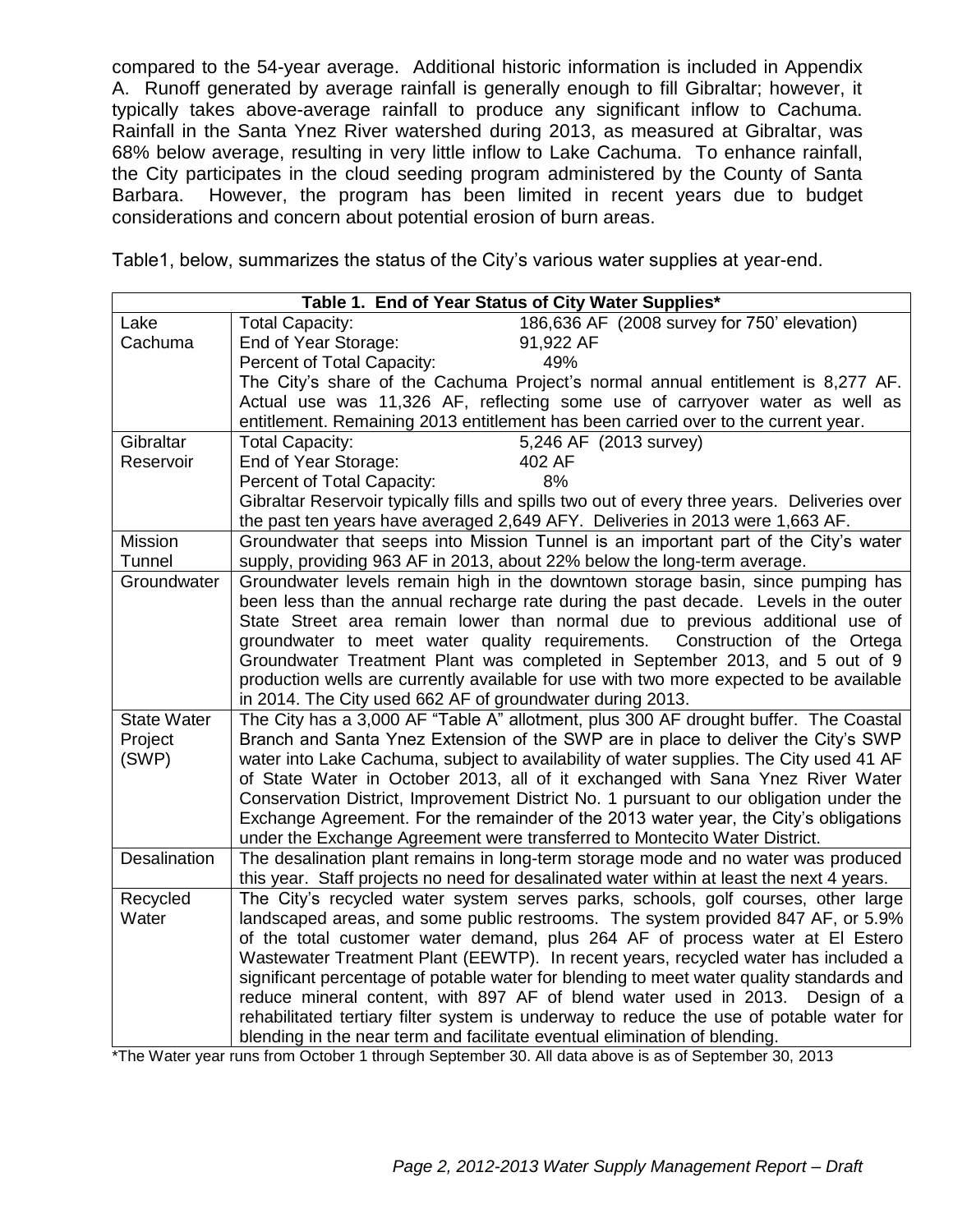## **CITY WATER CONSERVATION PROGRAM**

In accordance with the LTWSP, the Water Conservation Program is operated to minimize the use of potable water supplies, meet the requirements of the California Urban Water Conservation Council Best Management Practices, and achieve compliance with the State's 20% x 2020 per capita water use reductions. Water conservation measures are evaluated for cost effectiveness based on avoided cost of additional water supplies. Highlights of the City's Water Conservation Program include the following activities:

- Began implementation of the Water Wise Commercial Survey and Incentive Program  $\bullet$ for large commercial water users, identifying strategies to substantially reduce water use. (7 water wise surveys completed this year.)
- Continuing to implement the comprehensive South Coast Water Conservation Marketing Plan with past years highlights including new regional Water Wise brand launch, development of the Water Wise Garden Contest, installing an Ocean Friendly Garden at Spencer Adams Park and planting upgrades to the Water Wise Demonstration Garden at Alice Keck Park Memorial Gardens.
- Smart Landscape Rebate Program: 50% rebate on eligible, pre-approved material costs for landscape water efficiency (550 pre-installation inspections completed and 267 rebates issued since program inception);
- Free residential and commercial water check-ups (634 completed this year);
- Smart Rebates Program providing rebates for high efficiency clothes washers, toilets and urinals;
- Trainings and partnerships with landscape and horticultural organizations including: Water wise landscaping and graywater workshops with local irrigation supply stores and non-profit organizations, participating in CLCA's Water Management Certification Pilot Program, and signed a Memorandum of Understanding with Santa Barbara Botanic Garden for joint activities and promotion;
- 131 participants in the free delivery of mulch; and
- Water education program reaching approximately 5,000 K-12th grade students per year.

## **MONITORING OF WATER SUPPLY AND DEMAND**

Water demand has traditionally been measured by total water system production, because water is produced to meet the customer demand. This includes both potable and recycled water. New State requirements for water conservation have established a "20% by 2020" target based on gallons per capita per day (GPCD). Since the production numbers provide historical context on our demand, and per capita water use is the new mandatory metric, both are being tracked. Figure 2.A illustrates the traditional historical tracking of water system demand. Total system water production was 14,397 AF for 2013 (excluding El Estero process usage). Figure 2B shows monthly GPCD water use values, as well as a moving 12-month GPCD average. Usage for 2013 was 129 GPCD. Both values are somewhat above the projected targets, which is to be expected given 68% less local rainfall than average during the year and a corresponding increase in irrigation water usage.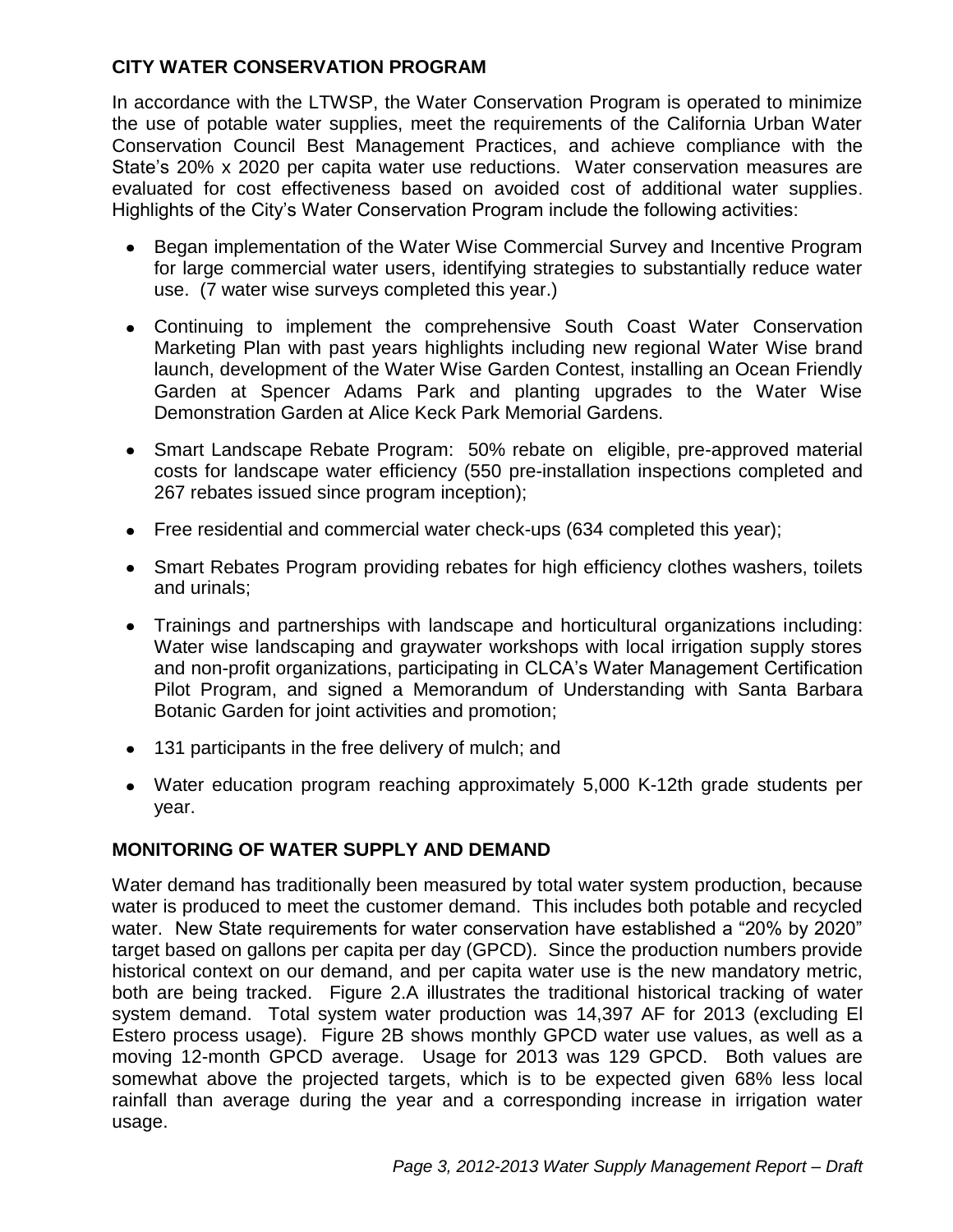



**Figure 2.B.**



*Page 4, 2012-2013 Water Supply Management Report – Draft*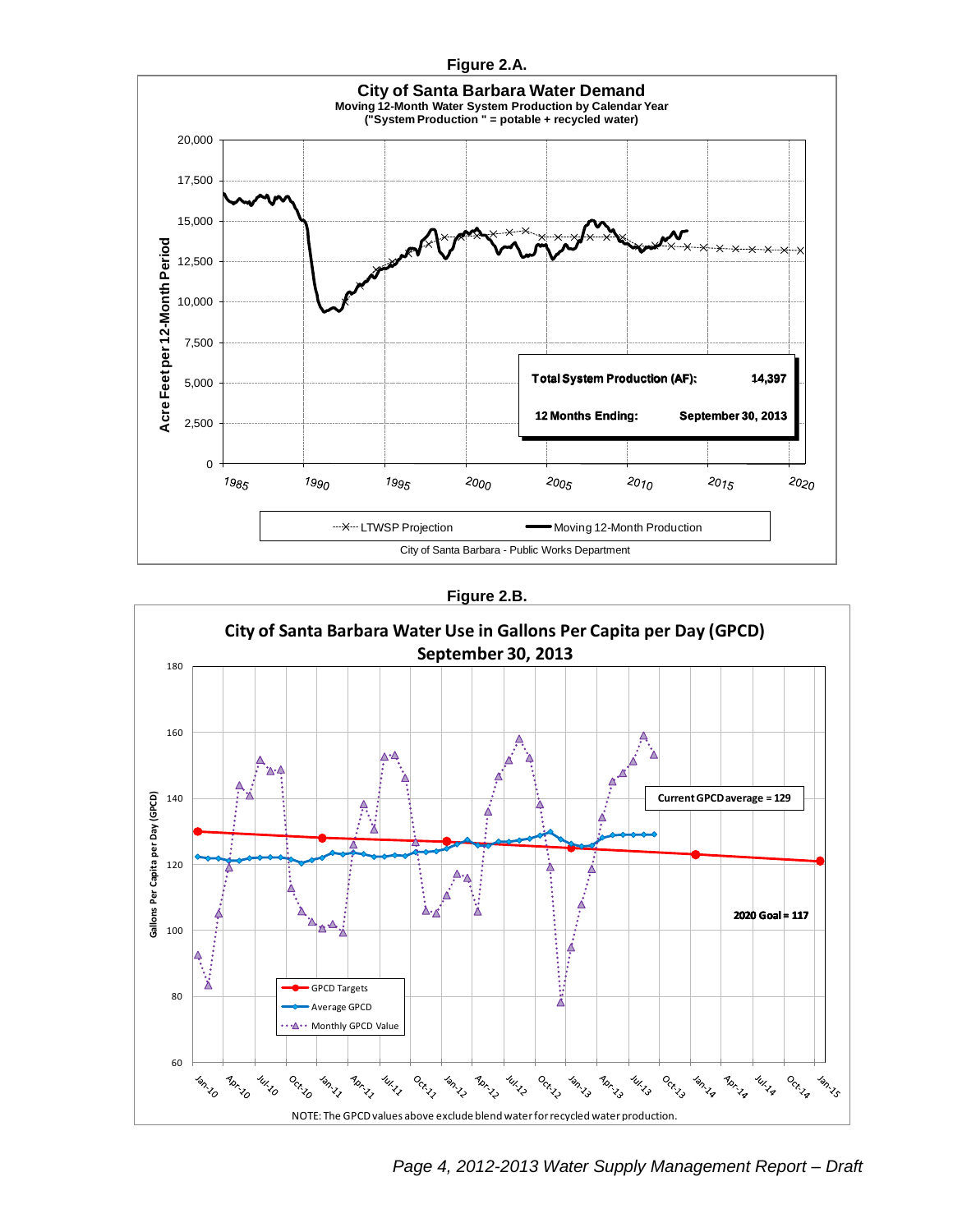### **DROUGHT OUTLOOK**

Because the City depends heavily on local surface water, our water supply reliability is vulnerable to prolonged drought. Lake Cachuma is our primary source of surface water and its storage level is the most important indicator of potential near-term drought impacts. Figure 3 shows a recent history of storage levels at Lake Cachuma. The severe drought period of 1987-1993 is also shown for comparison to the less severe dry period of 2002 through 2005. Cachuma members normally begin to take voluntary reductions in deliveries when the reservoir storage drops below 100,000 AF as a way of stretching supplies in case drought continues.



Under the current LTWSP, the City's water supply is planned to meet 100% of unrestricted customer demand in most years and no less than 85% of demand during the latter portion of a 6-year period of below average rainfall, which defines our "critical drought period." When rainfall is below average, there is limited inflow to Lake Cachuma and the storage level continues to drop. Our management plan assumes the first year after a spill at Cachuma may be the first year of a 6-year critical drought period. Figure 4 shows a projection of how water supply sources would be used to meet demand over such a 6-year period. Since 2011 was the last spill at Lake Cachuma, 2013 was Year 2 of a potential critical drought period, and we are now in Year 3. The projection assumes availability of supplies consistent with the assumptions in the LTWSP. Use of Cachuma carryover, State Water carryover, and increased groundwater pumping offset reductions in surface water availability as the drought progresses. The figure shows planned extraordinary demand reductions of 11%, 14%, and 14% for the fourth, fifth, and sixth years respectively. This is consistent with the LTWSP's planned reduction policy during a critical drought period and is an important part of cost effective drought response.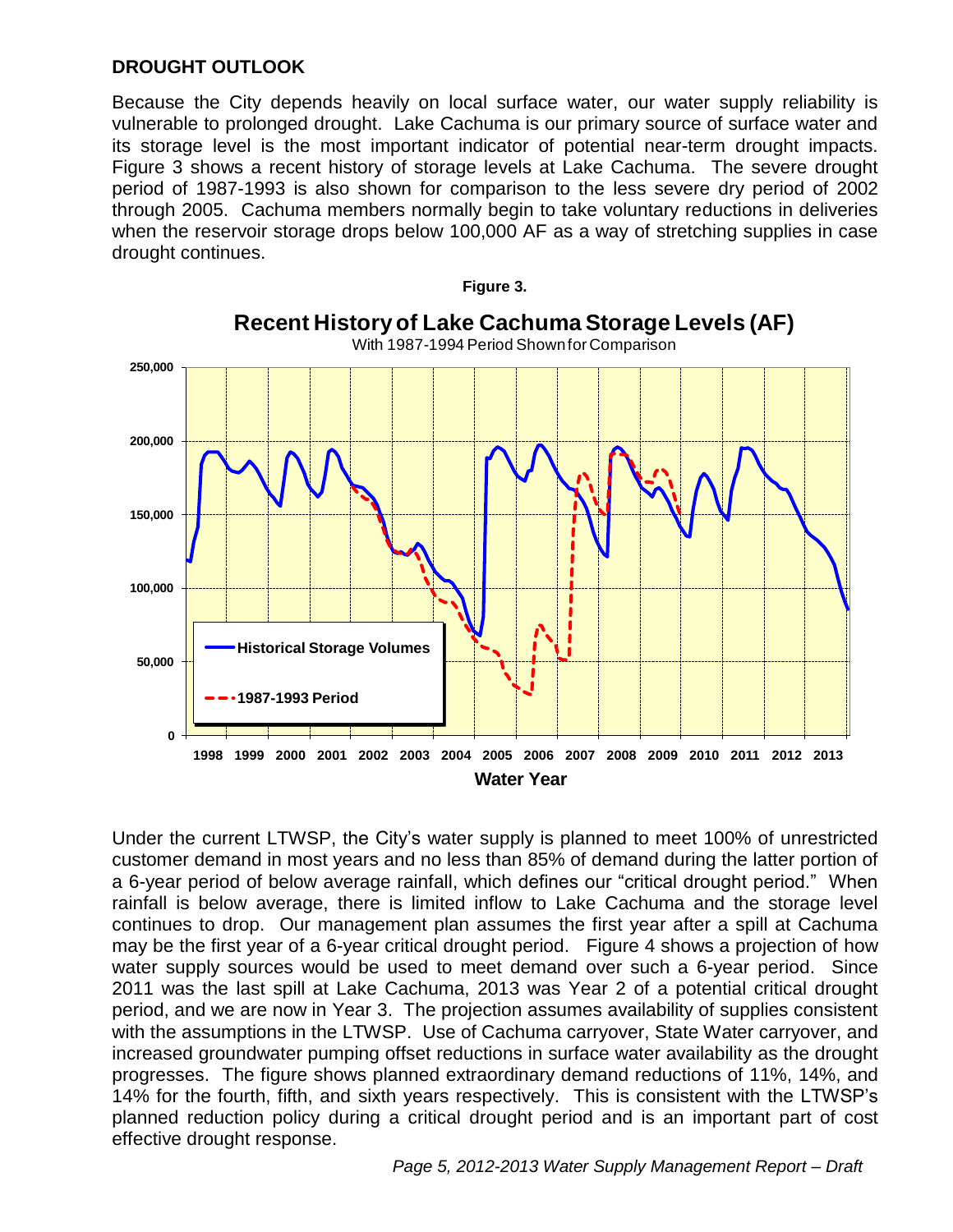#### **Figure 4.**

#### **6-Year Dry Weather Water Supply Projection**

Assumes Below Average Rainfall & Planned Demand Reductions Up to 15% During Critical Drought



### **CAPITAL PROJECTS**

Staff continues work on a number of projects to improve the reliability and quality of City water supplies:

- *Ortega Groundwater Treatment Plant:* Construction of the treatment facility upgrade was completed in September 2013; the upgraded plant is expected to be online in November 2013. A low-interest State Revolving Fund (SRF) loan was used to fund this project. The project goal is to maintain availability of an important part of the City's water supply to meet peak demands, provide back-up for depleted surface water supplies during drought, and provide an emergency water supply in the event of catastrophic supply interruptions, such as tunnel failure.
- *Advanced Water Treatment Project:* This project adds ozone pre-treatment facilities at the Cater Water Treatment Plant. Construction was completed in September 2013. A low-interest SRF loan was used to fund this project. The ozone project is a regional solution for the City of Santa Barbara and Montecito and Carpinteria Valley Water Districts to reliably comply with the federally-mandated Stage 2 Disinfection By-product Rule for drinking water.
- *Recycled Water Treatment Plant Rehabilitation:* Design of a project to rehabilitate the recycled water filters is underway. Final design was completed in November 2013, with construction anticipated to be complete in summer 2015. The goal of this project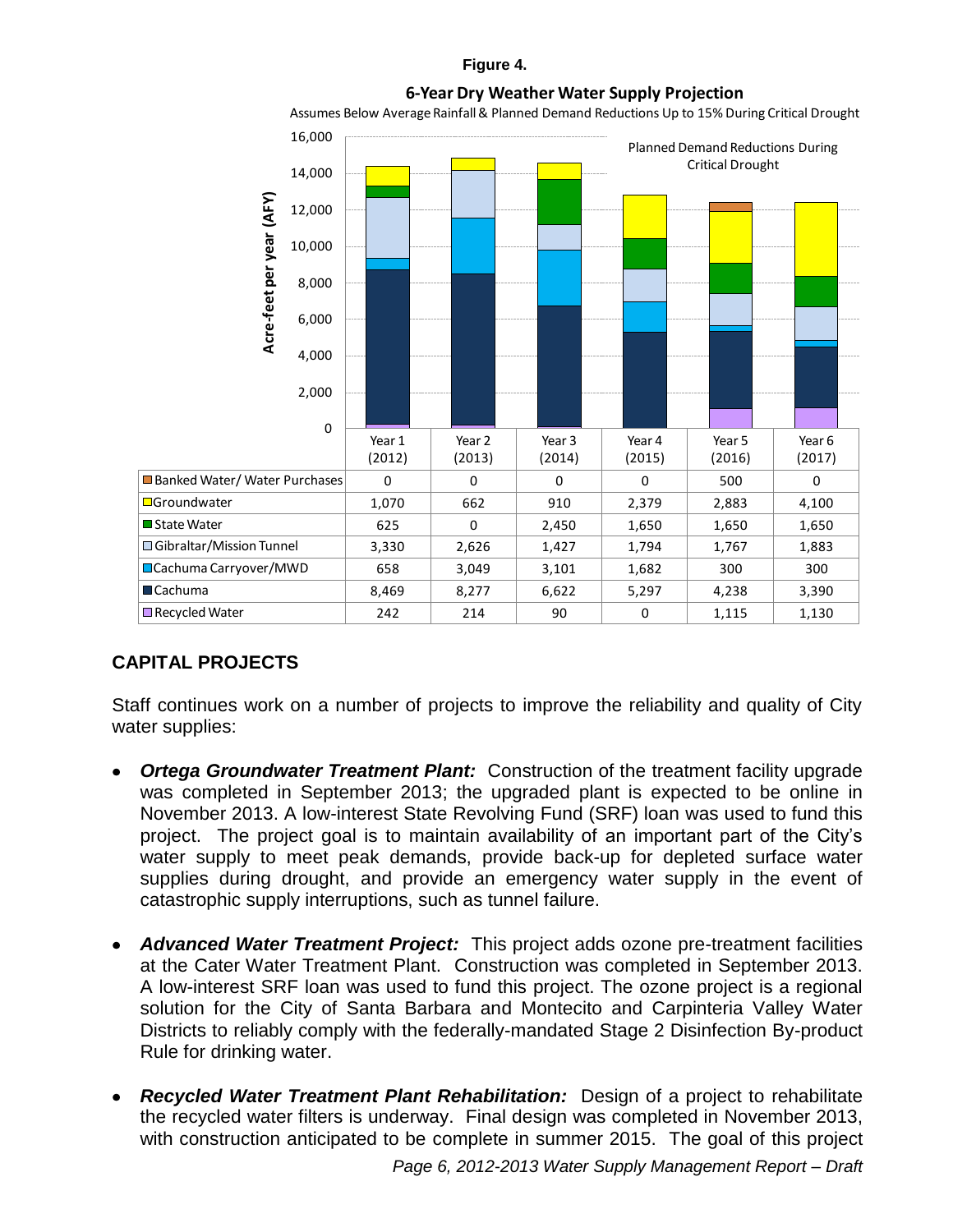is a filter process upgrade to reduce the use of potable blend water and maintain compliance with recycled water standards.

*Corporation Yard Well Replacement:* A new potable water production well has now replaced the old existing well at the City's corporation yard on Laguna Street. The original well was over 35 years old and deteriorated to the point of no longer being usable. Drilling of the replacement well was completed in May 2013 and design of the above ground facilities is now underway. The well is expected to be online by Summer 2014. The well will connect to the Ortega Groundwater Treatment Plant, and is essential for maintaining groundwater production capacity.

### **WATER SUPPLY ISSUES**

There are a number of significant issues related to the City's water supplies, discussed briefly below.

*Long-Term Water Supply Plan:* The City's 2011 Long-Term Water Supply Plan (LTWSP) was the product of numerous technical studies and a year-long collaboration between staff and the Water Commission to appropriately quantify our water supplies and develop policies to guide our water supply management over the next twenty years. The plan is available to the public on the City's website at the following address:

<http://www.santabarbaraca.gov/Resident/Water/Rates/Documents.htm>

The 2011 LTWSP was the basis for the City's State-mandated Urban Water Management Plan update (UWMP). The UWMP, including one addendum, has now been determined to have addressed the required elements, thereby preserving the City's eligibility for State grants and loans.

### *Recycled Water Demand:*

In accordance with the LTWSP, recycled water use by City customers will be expanded by 300 AFY, for a total of approximately 1,100 AFY of customer demand, not including process water at EEWTP. This year the City participated in the Integrated Regional Water Management South Coast Recycled Water Plan to identify technical, institutional, political, and social opportunities to advance the use of recycled water and address related constraints for implementation. The study identified both near-term and long-term goals for the expansion of recycled water use on the South Coast, including the City of Santa Barbara's recycled water system.

The LTWSP states that a contingency plan for eliminating the need for blending will be developed for implementation based on economic, regulatory or water supply requirements. In accordance with this policy, the design of a rehabilitated tertiary filter system is underway to reduce blending requirements in the near term and facilitate eventual elimination of blending.

*Cachuma Project Water Rights Hearing*: The Bureau of Reclamation (Reclamation) and the members of the Cachuma Project continue to await a decision on Cachuma Project water rights by the State Water Resources Control Board (SWRCB). The decision will reflect SWRCB's determination on a long-standing review of the Cachuma Project operations in terms of its effects on downstream water users and on public trust resources (steelhead trout). A December 2002 settlement agreement resolved a number of issues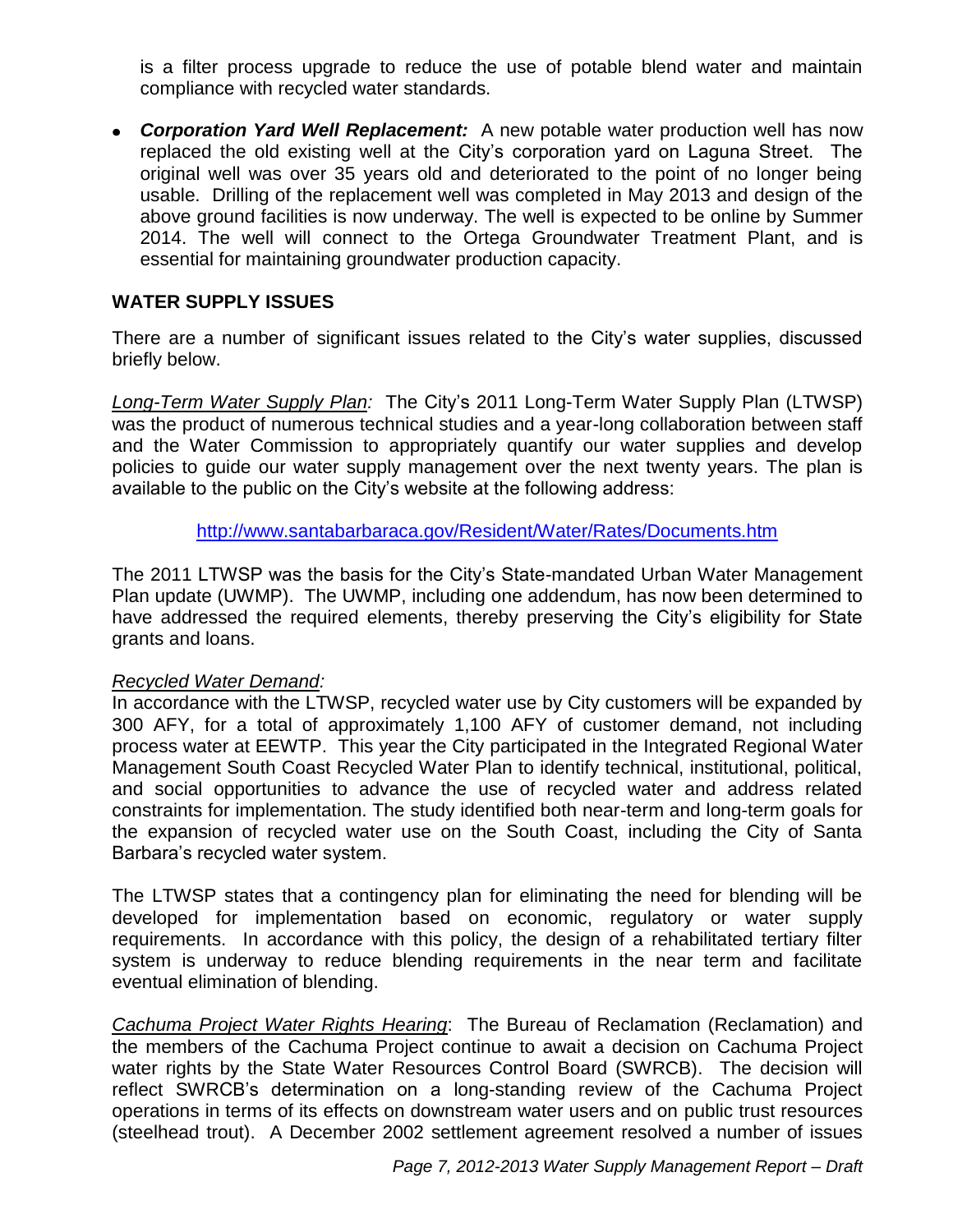among several of the participants in the hearing, and is under consideration by the SWRCB. The Final EIR for the decision has been officially entered into the hearing record and a draft water rights order is anticipated in December 2013. The SWRCB decision is important to the City because it could affect the amount of water available from Lake Cachuma for water supply purposes.

*Gibraltar Pass Through Operations*: The 2007 Zaca Fire burned approximately 60% of the Gibraltar Reservoir watershed, which normally contributes up to 35% of the City's water supply. On top of historical siltation, the additional sediment load resulting from the fire reduced the reservoir's storage capacity by 1,535 AF, leaving a current storage volume of about 5,250 AF. In 1989, the City entered into the Upper Santa Ynez River Operations Agreement (the "Pass Through Agreement") with other Santa Ynez River water agencies. The City agreed to defer its planned enlargement of Gibraltar Reservoir in exchange for provisions that would allow the City to "pass through" a portion of its Gibraltar water to Lake Cachuma for storage and delivery through Cachuma Project facilities. Due to the Zaca Fire effects, the City has elected to commence this phase of operations and is working with the Reclamation to negotiate a "Warren Act" contract, as required by federal law to allow such use of the Cachuma Project. Computer modeling work to assess the effects of Pass Through operations is now complete and is the basis for environmental review currently underway. The Pass Through option will allow the City to stabilize its Gibraltar deliveries as the reservoir continues to fill with sediment. An updated assessment of sediment management options is also planned, per the LTWSP.

*State Water Project/Delta Issues***:** The Sacramento-San Joaquin Delta is a critical conveyance link for all water moved to the south by the State Water Project (SWP). However, the reliability of State Water supply is at risk due to drought, environmental restrictions, and seismic events. The Bay Delta Conservation Plan (BDCP) is a proposed solution that balances coequal goals of water supply and environmental benefits. In May 2013, a Revised Administrative Draft BDCP was released. The Draft BDCP and Draft Environmental Impact Report are expected to be released in December 2013 for a 120 day public review period.

The City receives State Water through the Central Coast Water Agency (CCWA), a regional wholesale water provider for areas within Santa Barbara County and San Luis Obispo County. Santa Barbara County's contract for State Water is set to expire in 2035. CCWA is currently negotiating a contract extension with DWR as well as other contract amendments. If no agreement is reached, DWR can issue new revenue bonds past the current contract expiration date to automatically renew the current contract.

The City relies on State Water to a limited extent, but it can be an important source of water for banking as a way of increasing the reliability of our water supply. The City currently has State Water stored in groundwater banking programs in the western San Joaquin Valley.

*Groundwater Management Plan:* The City has relatively small groundwater storage, but it plays an important part in meeting demand during drought periods. It is also our only active potable water supply that is truly local. The latter is important in the event of a catastrophic interruption of water supplies from one or both tunnels through the Santa Ynez Mountains. During 2013, staff continued efforts to develop a formal Groundwater Management Plan to ensure that groundwater resources are managed so as to be available to contribute to the City's water supply during normal years, drought periods, and emergency conditions.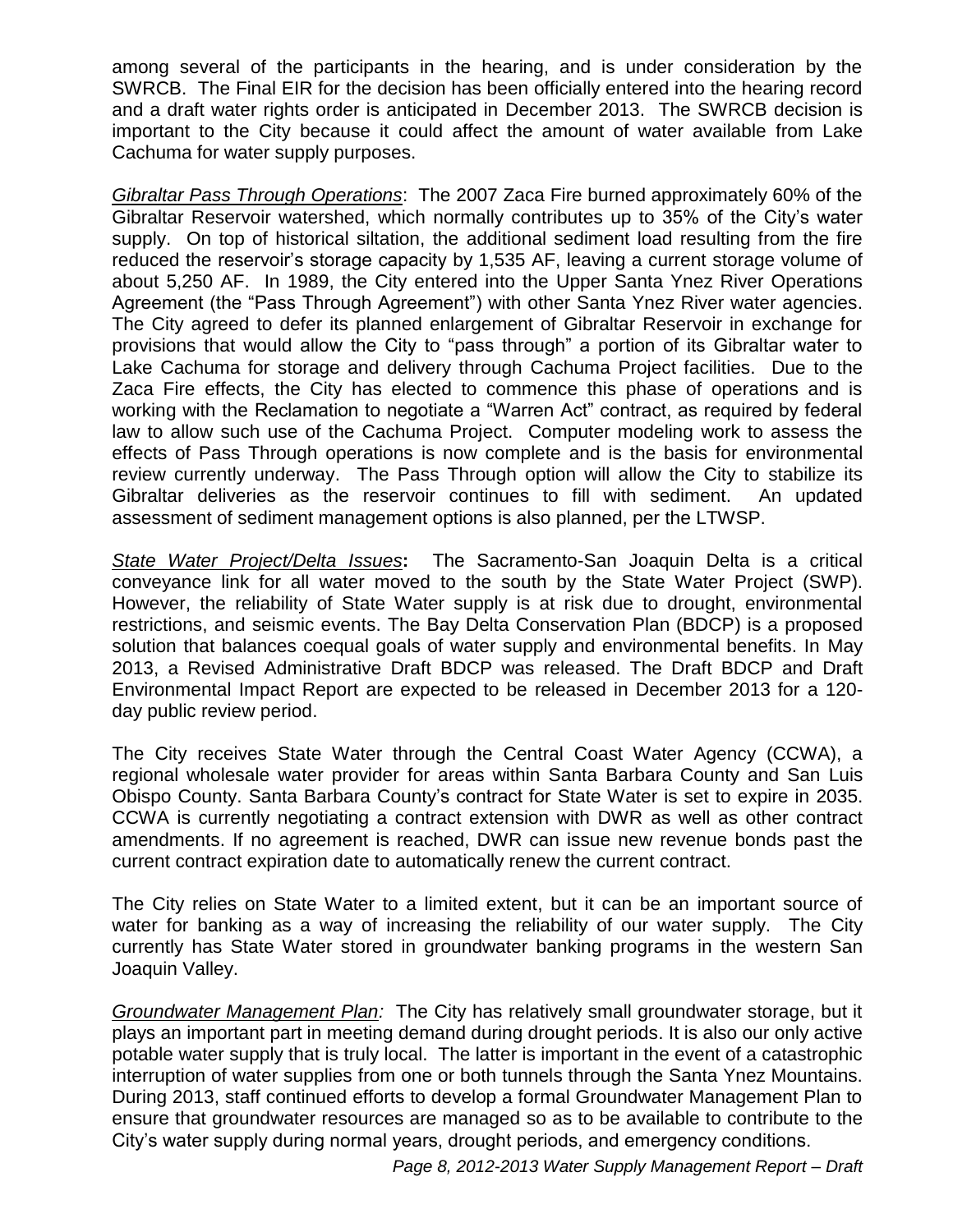### **Appendix A – Supplemental Water Supply Information**

#### *Groundwater Balance*

Project conditions of the State Water Project (SWP) require the City to use SWP water to offset any demonstrated groundwater basin overdraft. Under the LTWSP, the City uses groundwater conjunctively with surface supplies, such that significant groundwater use only occurs when surface supplies are reduced. Basins are rested following periods of heavy pumping to allow water levels to recover. As summarized in Table A-1, the perennial yield exceeds current and projected average annual pumping and groundwater basins are in long-term balance with no overdraft projected. More detailed analysis is available in the LTWSP.

#### **Table A-1. Groundwater Balance**

| Estimated Perennial Groundwater Yield of Two Groundwater Storage Units in Use: | 1,800 AFY |
|--------------------------------------------------------------------------------|-----------|
| Approximate Pumping by Private Pumpers:                                        | -500 AFY  |
| Net Perennial Yield Available to the City:                                     | 1,300 AFY |
| Average projected City groundwater pumping under LTWSP at target supply of     |           |
| 15,400 AFY:                                                                    | 1,083 AFY |
| Groundwater Production in 2012-2013:                                           | 662 AF    |

### *Projection of Supply Availability*

Table A-2 summarizes the City's water supply sources and fulfills a requirement of the project conditions for the SWP. The Water Year (WY) 2013-2014 Supply Plan reflects a projected total demand of 14,600 AF including ~300 AF for El Estero process water.

| <b>Source of Supply</b>         | <b>WY 2013</b><br><b>Original Supply</b><br><b>Plan</b> | <b>WY 2013</b><br>Actual | <b>WY 2014</b><br><b>Supply Plan</b><br>(Projected) |
|---------------------------------|---------------------------------------------------------|--------------------------|-----------------------------------------------------|
| Gibraltar Reservoir             | 2,236                                                   | 1,663                    | 877                                                 |
| Cachuma Project                 | 10,090                                                  | 11,326                   | 9,723                                               |
| <b>Mission Tunnel</b>           | 813                                                     | 963                      | 550                                                 |
| Devil's Canyon                  | (w/ Gibraltar)                                          | 0                        | (w/ Gibraltar)                                      |
| Juncal Res. (300 AF from MWD)   | (w/ Cachuma)                                            | (w/ Cachuma)             | (w/ Cachuma)                                        |
| <b>State Water Project</b>      | 56                                                      | 41                       | 2,450                                               |
| Groundwater                     | 661                                                     | 662                      | 910                                                 |
| Desalination                    | 0                                                       | 0                        | 0                                                   |
| <b>Recycled Water</b>           | 444                                                     | 214                      | 90                                                  |
| Net Other Supplies <sup>A</sup> | (na)                                                    | $-208$                   | (na)                                                |
| <b>Total Production:</b>        | 14,300                                                  | 14,661                   | 14,600                                              |
| <b>Total Demand:</b>            | $14,300^B$                                              | $14,661^{\circ}$         | $14,600^{\text{B}}$                                 |
| <b>Percent Shortage:</b>        | 0                                                       | 0                        | 0                                                   |

#### **Table A-2. Sources of Supply (AF)**

<sup>A</sup> Represents miscellaneous production sources (positive values) and water used from the distribution system for purposes such as transfers to adjacent water purveyors or groundwater recharge.

 $B$  Planned demands include ~300 AFY for El Estero process water.

 $\textdegree$  Actual 2013 demand includes 13,550 AFY potable demand, 847 AFY recycled demand, and 264 AFY El Estero process demand.